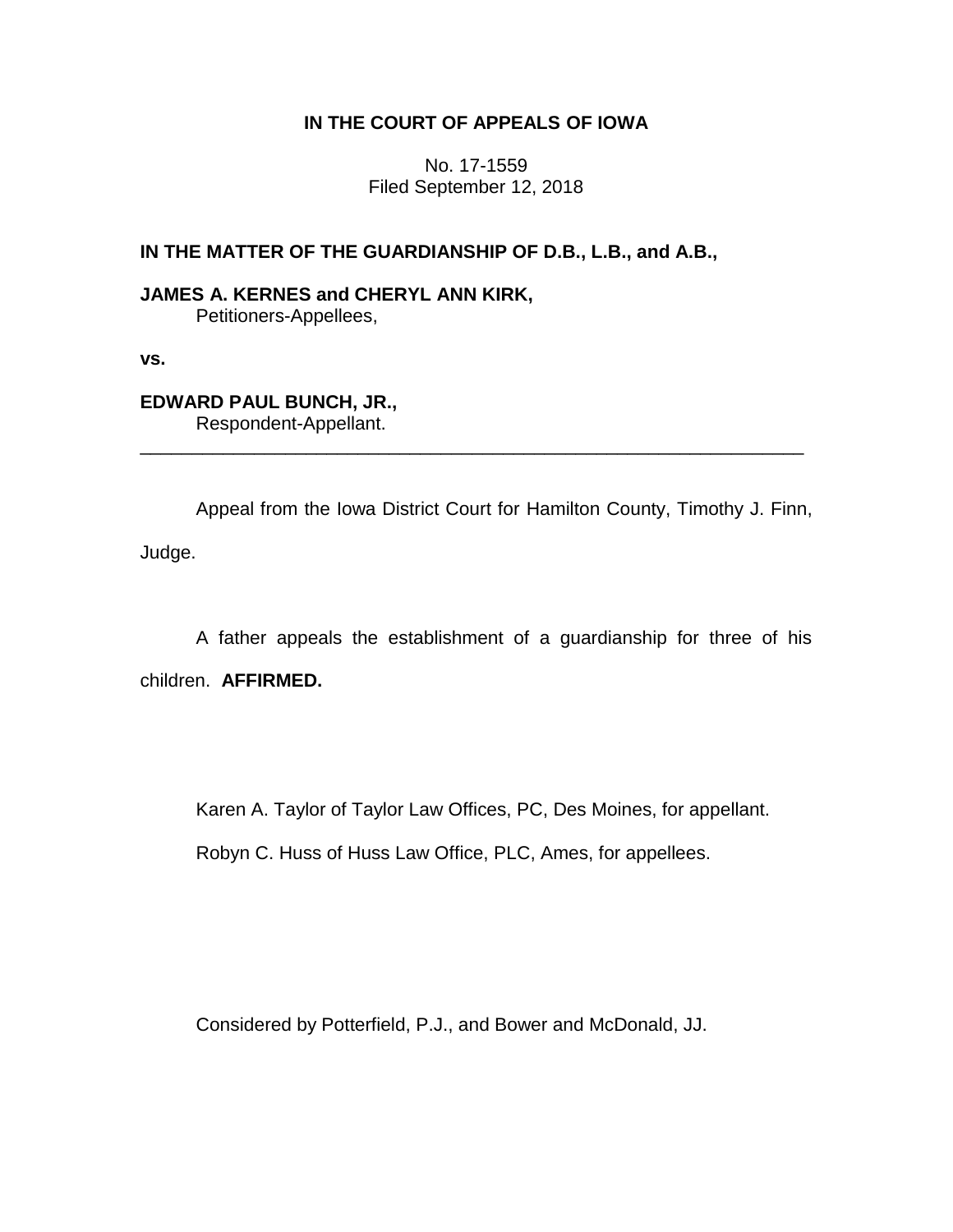**BOWER, Judge.**

 $\overline{a}$ 

A father, Edward Bunch, appeals the district court's appointment of guardians for three of his children following the death of the custodial mother. Because we find substantial evidence in the record supports the district court's determination that a guardianship is warranted and the appointment of guardians, we affirm.

## **I. BACKGROUND FACTS AND PROCEEDINGS**

Edward and Kimberly Bunch<sup>1</sup> were married from 2003 to 2012. Edward and Kimberly had four children together, born between 2001 and 2010—B.B., D.B., L.B., and A.B. $<sup>2</sup>$  In 2004, Edward pled guilty to a domestic abuse assault against</sup> Kimberly. In 2012, Edward and Kimberly divorced, with the court granting Kimberly sole custody of the children. The court issued a temporary protective order for Kimberly against Edward in 2011, which became permanent once the divorce was finalized.

In 2013, Kimberly and the children began living with James Kernes (Kernes), whom Kimberly later married. Kimberly, Kernes, and the children soon moved to Jewell, where her parents lived. In 2014, Kimberly and Kernes had a child. The children have attended schools in Jewell for a number of years. B.B., Kimberly and Edward's oldest child, currently lives with Kimberly's mother, Cheryl

<sup>1</sup> Kimberly used the last name Bunch during her marriage to Edward. Following the dissolution of their marriage, she was Kimberly Edwards until her marriage to James Kernes, when she became Kimberly Kernes.

<sup>&</sup>lt;sup>2</sup> Edward has nine other children. Five are adults, three are minor children (whose ages fall between B.B. and D.B.) who live in another state, and the youngest, born in 2015, lives with Edward and his fiancé. Kimberly has one other child born in 2014.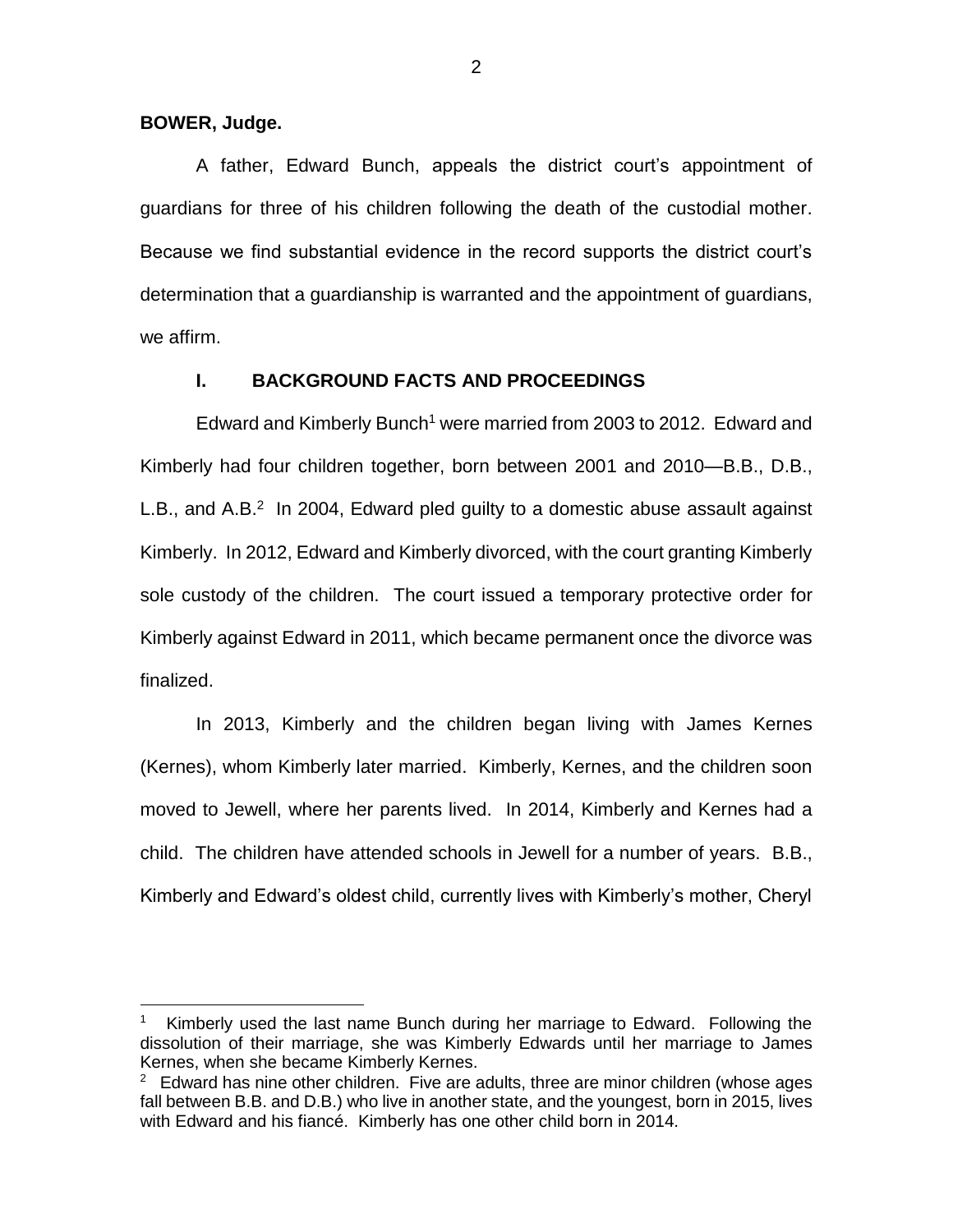Kirk (Kirk). B.B.'s guardianship and custody is not at issue here. Kimberly was a stay-at-home mother. Kernes works full time in Des Moines.

In 2013, Edward was convicted and imprisoned for a felony drug offense. $3$ In 2014, shortly after he began work release, he began dating Melissa. Edward works full time in Garner. Edward and Melissa are engaged and live with Melissa's son and their daughter in Forest City. Edward has progressed from supervised visitations after the divorce to unsupervised overnight visitation with the children.

In 2016, the Iowa Department of Human Services (DHS) monitored the Kernes family due to unconfirmed allegations of Kimberly and Kernes using controlled substances while caring for the children. DHS investigated, including talking with all four children, and found no evidence to support the allegations,. DHS suspected the complaint was custody based. During the investigation, a child told the DHS worker that Edward used controlled substances and abused the children. The children all stated they felt safe in the Kernes home.<sup>4</sup> After the investigation concluded, Kimberly continued working with Child Protective Services and Family Safety, Risk, and Permanency Services for assistance with behavioral and mental health issues of one child, who is receiving intensive treatment. One of the other children also requires special attention due to autism.

On March 24, 2017, Kimberly died. Edward attempted to assume custody of the three children living with Kernes (D.B., L.B., and A.B), including filing a petition to modify custody. On April 6, Kirk and Kernes—Kimberly's mother and

 $\overline{a}$ 

 $3$  Edward was still on parole for this offense at the time of trial.

<sup>&</sup>lt;sup>4</sup> One child made allegations of abuse against both Edward and Kernes in the past. Upon investigation, the child told DHS the allegations against Kernes were a lie. DHS issued a notice of founded child abuse report relating to the incident with Edward.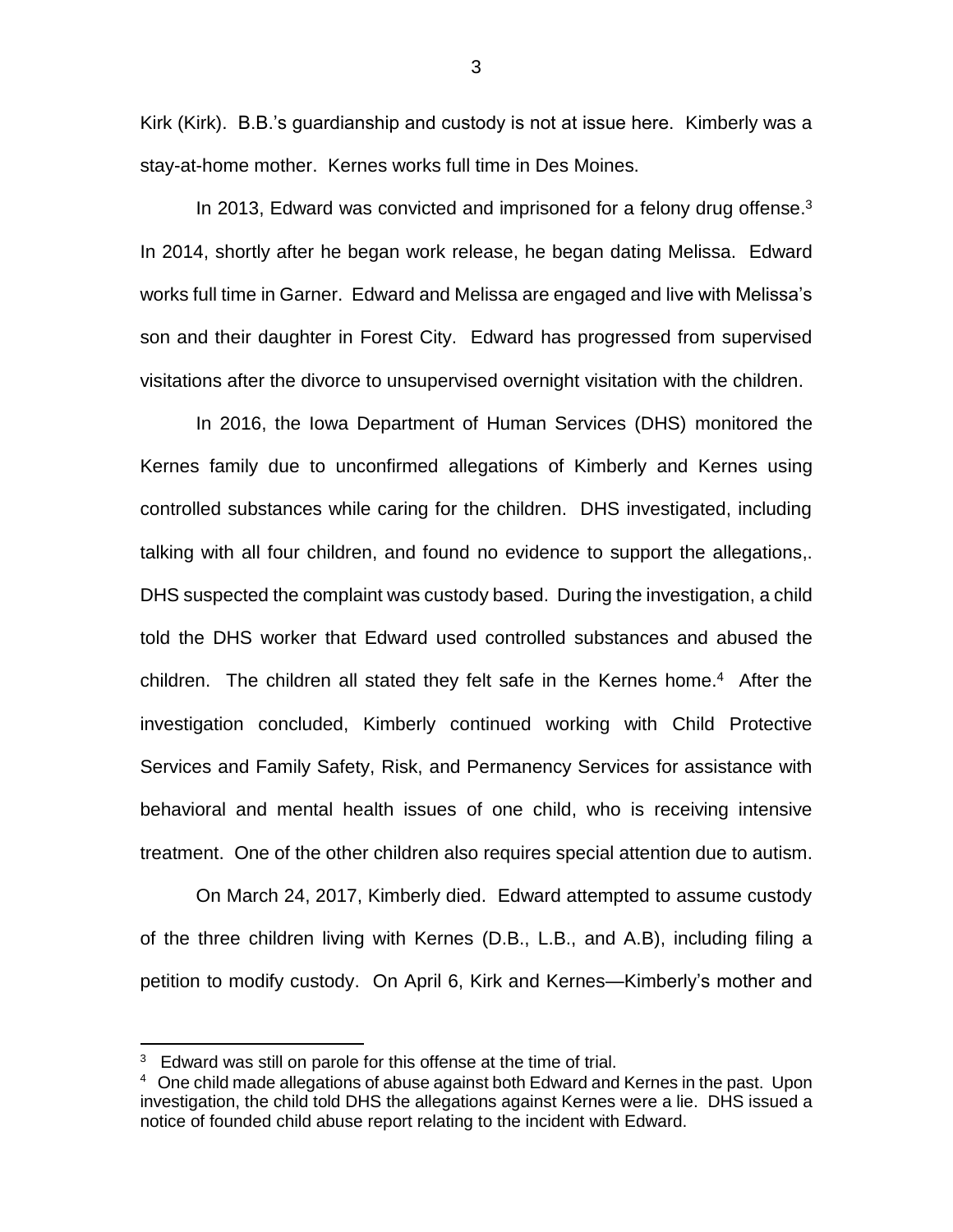husband—filed applications for emergency appointment of temporary guardianship and custody of the four children, as well as petitions for permanent appointment as guardians. Edward contested the appointments as to the three younger children. On April 7, the court appointed Kernes temporary guardian of D.B., L.B., and A.B. Kirk became a stay-at-home caretaker.

At trial to establish the guardianship on June 27, the court heard testimony from one of the children, Kirk, Kernes, one of Edward's adult children, Edward's neighbors, Melissa, and Edward. In its ruling on July 17, the court granted guardianship and custody of the three children to Kirk and Kernes. Following a motion by Edward, the court enlarged and amended the ruling without altering the guardianship. Edward appeals.

### **II. STANDARD OF REVIEW**

The parties state this case was tried in equity by the district court, and both parties propose de novo review for the court to consider the best interests of the children. *See* Iowa R. App. P. 6.907. However, it is the termination of a guardianship, not the opening of one, which is reviewed de novo. *See In re Guardianship of M.D.*, 797 N.W.2d 121, 126–27 (Iowa Ct. App. 2011).

The appropriate standard of review for cases involving the *establishment* of a guardianship is for errors at law. Iowa Code §§ 633.33, .555 (2017); *M.D.*, 797 N.W.2d at 126. In a review for correction of errors at law, we do not reweigh the evidence or the credibility of the witnesses. *EnviroGas, LP v. Cedar Rapids/Linn Cty. Solid Waste Agency*, 641 N.W.2d 776, 785–86 (Iowa 2002). The court's factual findings are binding on appeal if supported by substantial evidence. Iowa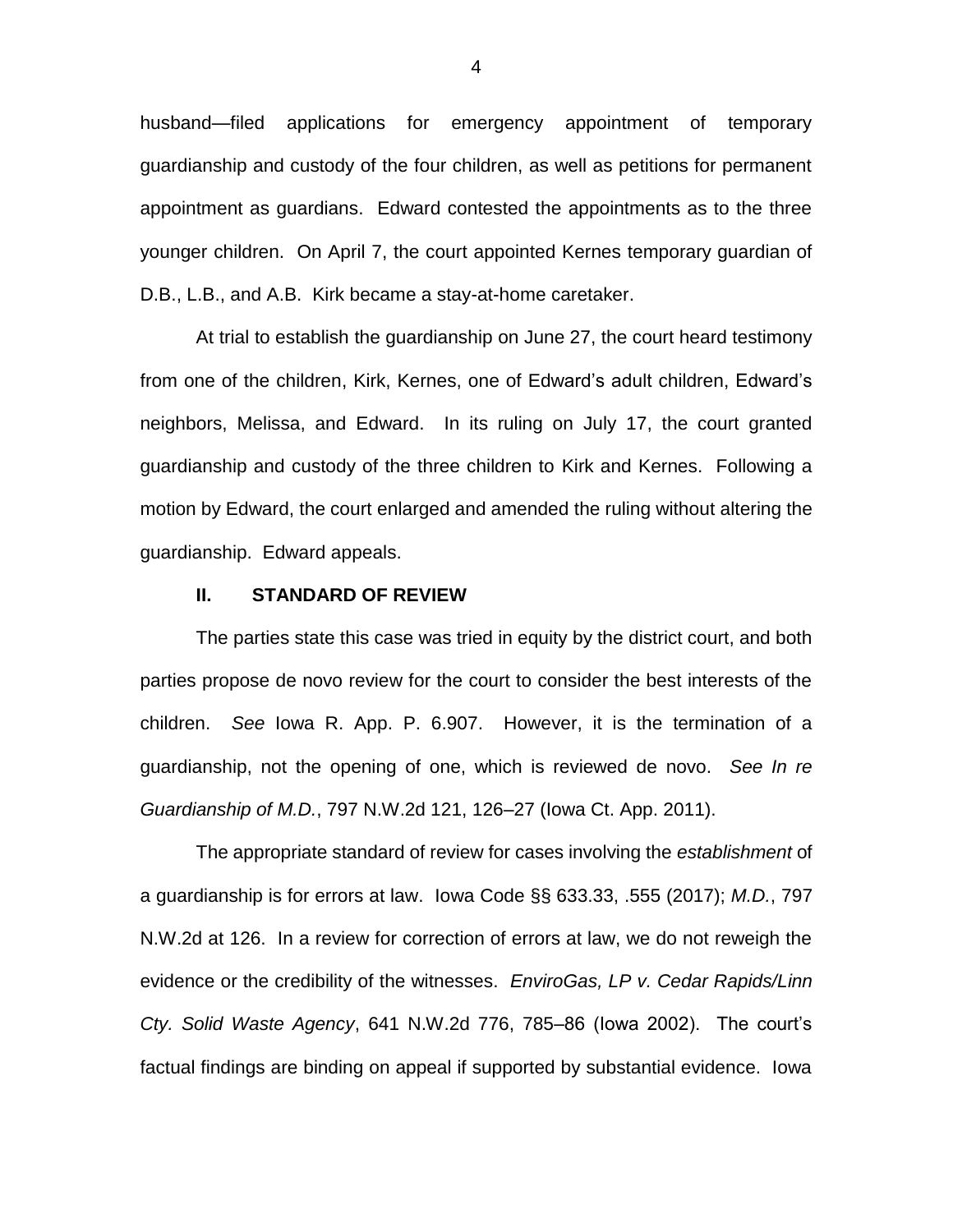R. App. P. 6.904(3)(a); *In re Guardianship of Murphy*, 397 N.W.2d 686, 688 (Iowa 1986).

#### **III. MERITS**

The court determined the children were in need of a guardianship pursuant to Iowa Code section 633.551 because their mother, who had sole legal custody and physical care, had died and their biological father was not suitable to have the children in his physical care. *See In re Guardianship of G.G.*, 799 N.W.2d 549, 550 (Iowa Ct. App. 2011) (requiring proof of the need for a guardian before considering who to appoint). The court analyzed the father's unsuitability as part of its analysis to determine the appropriate guardians for the children.

In considering guardianship and custody questions, our primary concern is the best interests of the children. *In re Guardianship of Knell*, 537 N.W.2d 778, 780–81 (Iowa 1995). We consider both the children's immediate and long-term interests. *In re Guardianship of Roach*, 778 N.W.2d 212, 214 (Iowa Ct. App. 2009).

The legislature has established an order of preference for potential guardians, with natural parents, "if qualified and suitable," as the preferred guardian. Iowa Code § 633.559. That preference is rebuttable, with the other potential guardian bearing the burden of proving by clear and convincing evidence the natural parent unsuitable or unqualified. *M.D.*, 797 N.W.2d at 127. Therefore, our determination of the children's best interest "must take into account the strong societal interest in preserving the natural parent–child relationship." *Northland v. Starr*, 581 N.W.2d 210, 212 (Iowa Ct. App. 1998). We may look at a parent's past performance as indicative of future care the parent may provide. *Id.* If return of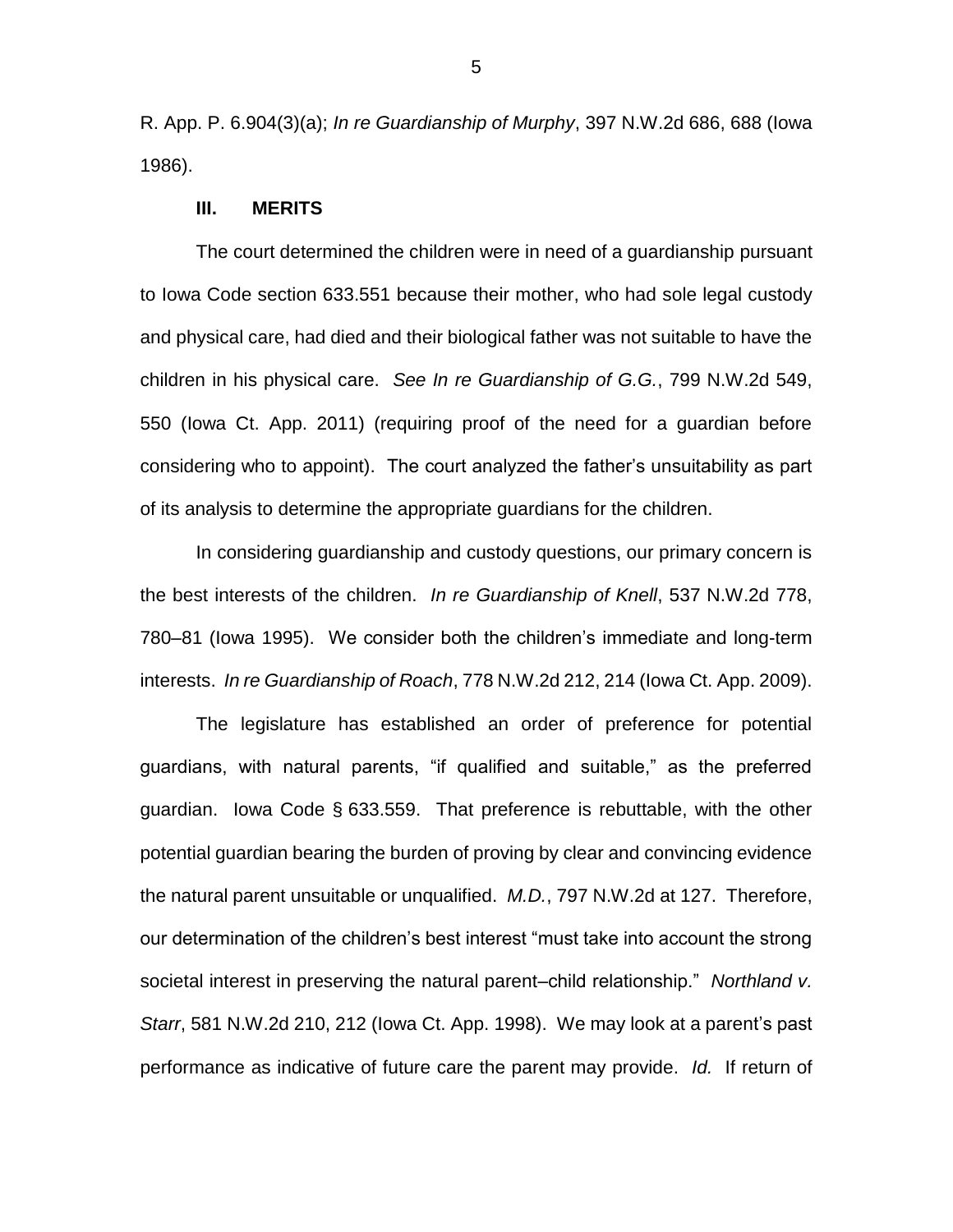custody to the natural parent would seriously disrupt and disturb the child's development, that fact prevails. *Knell*, 537 N.W.2d at 782.

Siblings should be kept together wherever possible. *In re T.J.O.*, 527 N.W.2d 417, 420 (Iowa Ct. App. 1994). The children have younger half-siblings living in both Edward's and Kernes's households. B.B, the oldest of the four children, lives with Kirk near Kernes and is able to interact with the three younger children daily when they reside with Kernes and Kirk. B.B. does not have a positive relationship with Edward.

The district court started its analysis with the dissolution decree granting sole legal custody to Kimberly, with only supervised visitation for Edward. We note the visitation has slowly transitioned to unsupervised overnights, but Kimberly was still the sole legal custodian of B.B., D.B., L.B., and A.B. Evidence before the court included Edward's recent criminal history and allegations of abuse, including a founded (though not confirmed) child abuse report relating to one of the children, hostile text messages, and testimony of abusive behavior toward the children. The court noted Edward's prior lack of care for the majority of his thirteen children, inability or failure to pay child support, and failure to complete court-required custody programming. Ultimately, the court weighed the best interests of the children and found Edward "is not a suitable person to have the children in his physical care."

Past behaviors do not overcome the presumption in favor of a parent if they do not pose present risks. *See, e.g.*, *M.D.*, 797 N.W.2d at 128 (considering substance abuse, mental health, and instability); *Northland*, 581 N.W.2d at 213 (considering immaturity and lack of financial responsibility). However, the

6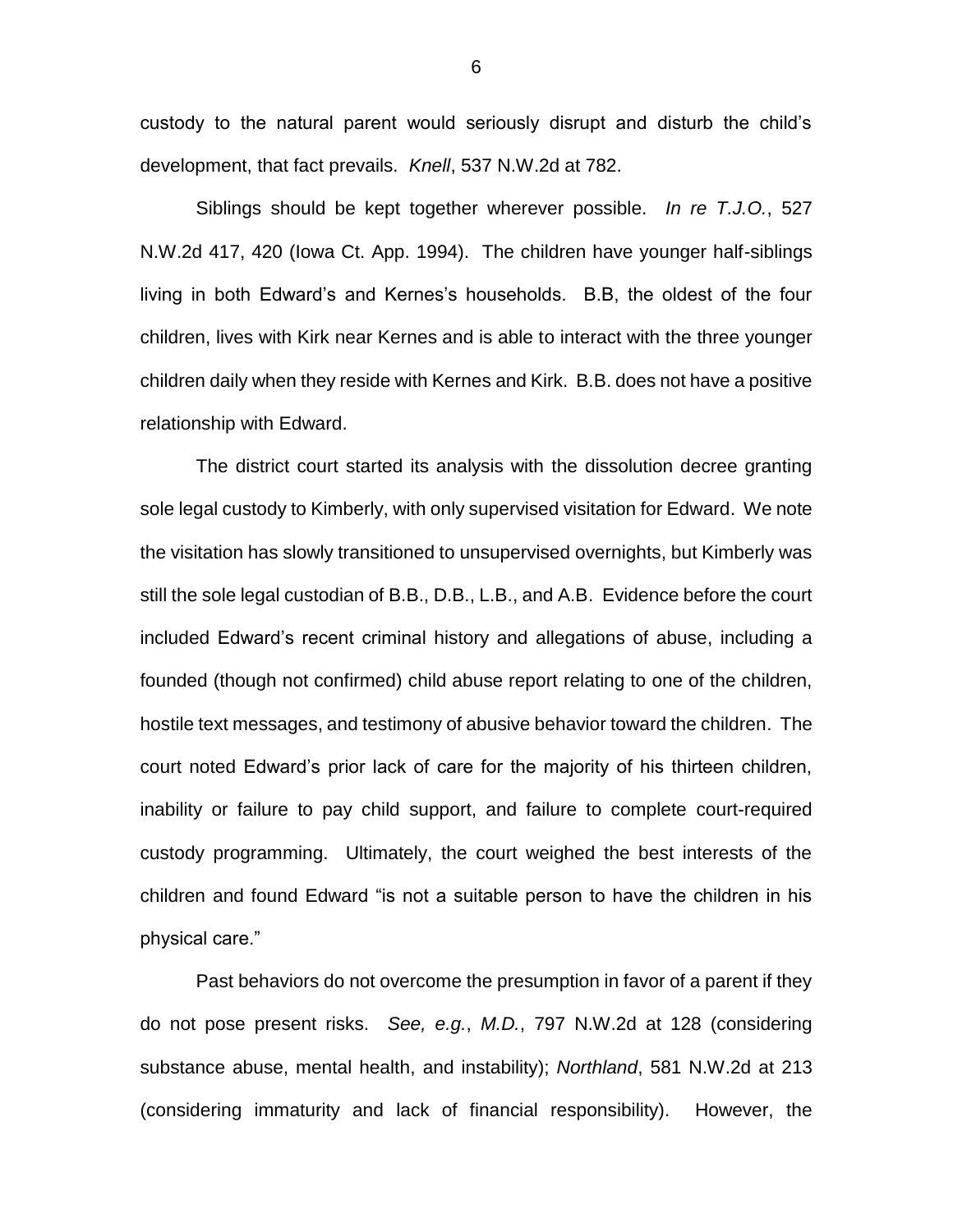evidence tends to show Edward's problem behaviors pose present risks. In particular, recurring criminal behavior, allegations of abuse, failure to take responsibility for his actions, and an inability or unwillingness to recognize the children's special needs and the appropriate care for the children's mental and emotional development and health, all of which were evidenced in the record, support the district court's determination that Edward is not currently a suitable guardian. We find substantial evidence in the record supports the district court's finding Kirk and Kernes should be named guardians at this time.

As the district court noted, this is not a termination proceeding. While Edward cannot change his past, he can take steps to show his past behaviors no longer pose risks to the children.<sup>5</sup> He can work with DHS, Kirk, Kernes, and the children's schools to understand and implement the care and supervision the children need. When he is more qualified to meet the continuing needs of the children, he may petition for custody and to terminate the guardianship. *See In re Guardianship of Stewart*, 369 N.W.2d 820, 822 (Iowa 1985) (considering father's application to terminate guardianship); *Maruna v. Harper*, No. 15-1899, 2016 WL 5930881, at \*2–3 (Iowa Ct. App. Oct. 12, 2016) ("The preference [for qualified and suitable parents] would be meaningless if it did not come with the ability to seek termination of an existing guardianship."). We affirm the district court.

#### **AFFIRMED.**

 $\overline{a}$ 

Potterfield, P.J., concurs; McDonald, J., dissents.

7

<sup>5</sup> Evidence was presented showing Edward has sent hostile text messages to the children. He has injured at least one child from what was described as "rough housing." Edward has failed to provide support for the children and failed to acknowledge that one of the children is autistic.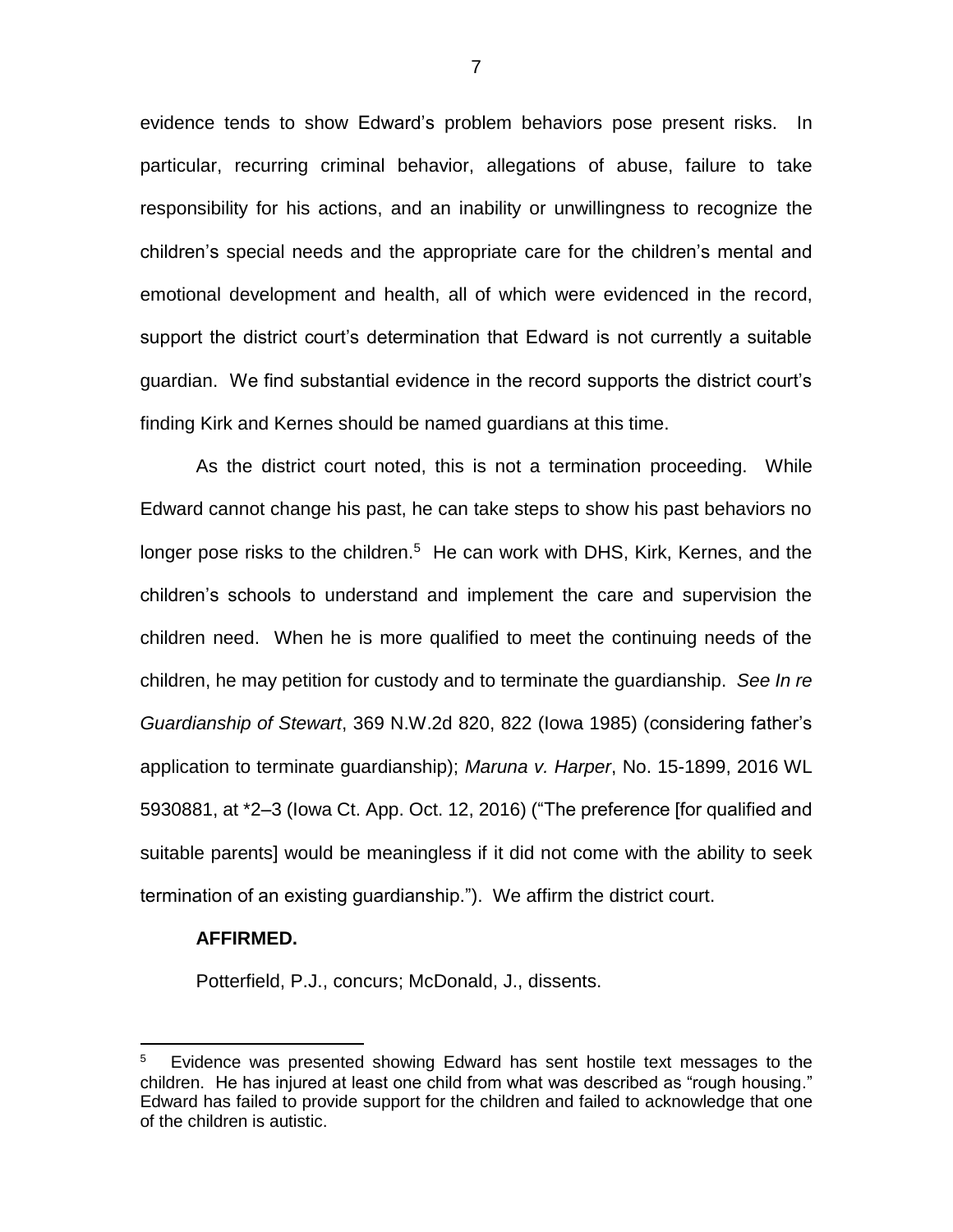**McDONALD, Judge** (dissenting).

"Guardianship proceedings concerning conflicting custodial claims of parents and nonparents implicate a parent's fundamental liberty interest in parental autonomy." *In re Guardianship of Blair*, No. 01-1565, 2003 WL 182981, at \*3 (Iowa Ct. App. Jan. 29, 2003) (citing *Reno v. Flores*, 507 U.S. 292, 301–02 (1993)). Iowa's guardianship statute and caselaw recognize and protect a parent's fundamental interest in the care and custody of his children. Iowa Code section 633.559 provides that a natural parent, "if qualified and suitable, shall be preferred over all others for appointment as guardian." Use of the term "shall" creates a mandatory duty. *See State v. Klawonn*, 609 N.W.2d 515, 522 (Iowa 2000). The district court thus does not have the statutory authority to appoint nonparents as guardians of children over a parent's objection without evidence the parent is not "qualified and suitable" to serve as guardian.

To prove a parent is not qualified and suitable, the nonparents must prove the parent is "unfit." *In re Guardianship of S.K.M.*, No. 16-1537, 2017 WL 5185427, at \*6 (Iowa Ct. App. Nov. 8, 2017); *see In re Guardianship of C.R.,* No. 14-1039, 2015 WL 576385, at \*5 (Iowa Ct. App. Feb. 11, 2015) (McDonald, J., concurring in part and dissenting in part) (concluding the nonparents must prove the parent is unfit). "[T]his requires evidence the parent cannot provide the child with reasonable parental care, meaning nurturing and protection adequate to meet the child's physical, emotional, and mental health needs and that the parent's inability to provide reasonable parental care poses a substantial and material risk of harm to the child." *S.K.M.*, 2017 WL 5185427, at \*6.

8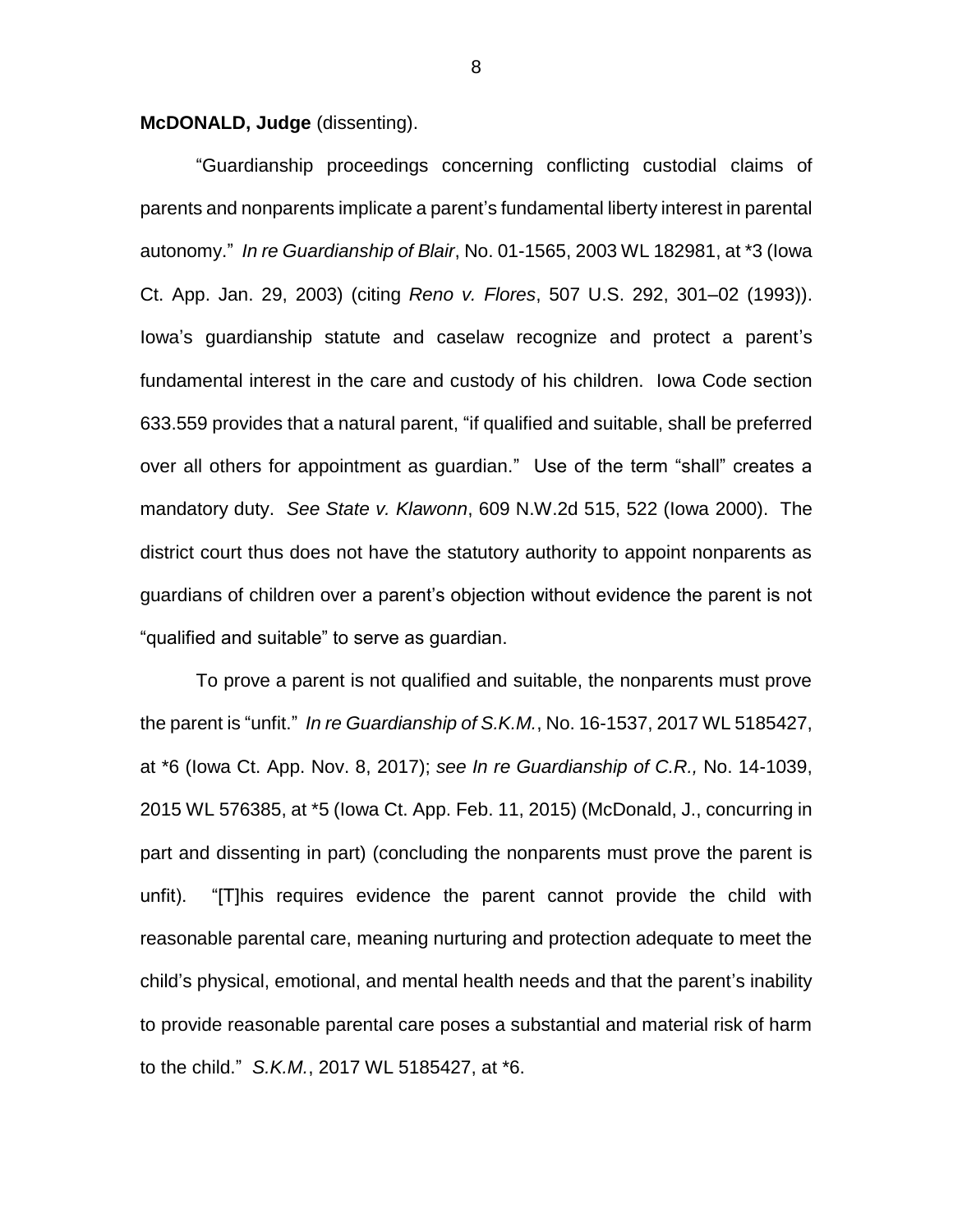Because of the fundamental rights implicated in a guardianship proceeding, "nonparent[s] bear[ ] the burden of persuasion throughout guardianship proceedings, including initial appointment, modification, or termination to rebut the presumption favoring parental custody by providing clear and convincing evidence of parental unsuitability." *Id.* at \*5 (quoting *Blair*, 2003 WL 182981, at \*5). "Clear and convincing evidence is more than a preponderance of the evidence and less than evidence beyond a reasonable doubt." *In re M.S.*, 889 N.W.2d 675, 679 (Iowa Ct. App. 2016) (en banc). "It is the highest evidentiary burden in civil cases. It means there must be no serious or substantial doubt about the correctness of a particular conclusion drawn from the evidence." *Id.* We impose this significant burden on the nonparent guardians to minimize the risk of erroneous interference in the parent-children relationship. *See id.*

The district court committed legal error in granting Kernes and Kirk's petition to establish a guardianship over Edward's objection. First, the district court treated this case as if it were an initial custody determination between parents with equal rights to the children. The district court granted the petition because:

He [Kernes] has demonstrated a love and commitment to the welfare of all the children. The children all love him and their grandmother. . . . James A. Kernes has demonstrated a commitment to the law and is doing a good job of raising the children in a stable and loving environment. Likewise, the maternal grandmother Cheryl Ann Kirk has demonstrated a loving commitment to the grandchildren of her deceased daughter.

While these findings may be correct, they are also immaterial. The initial question presented is not whether the petitioners have provided loving care for the children. *See Northland v. Starr*, 581 N.W.2d 210, 212 (Iowa Ct. App. 1998) ("Recognition that the non-parental party is an excellent parent to the child will rarely be strong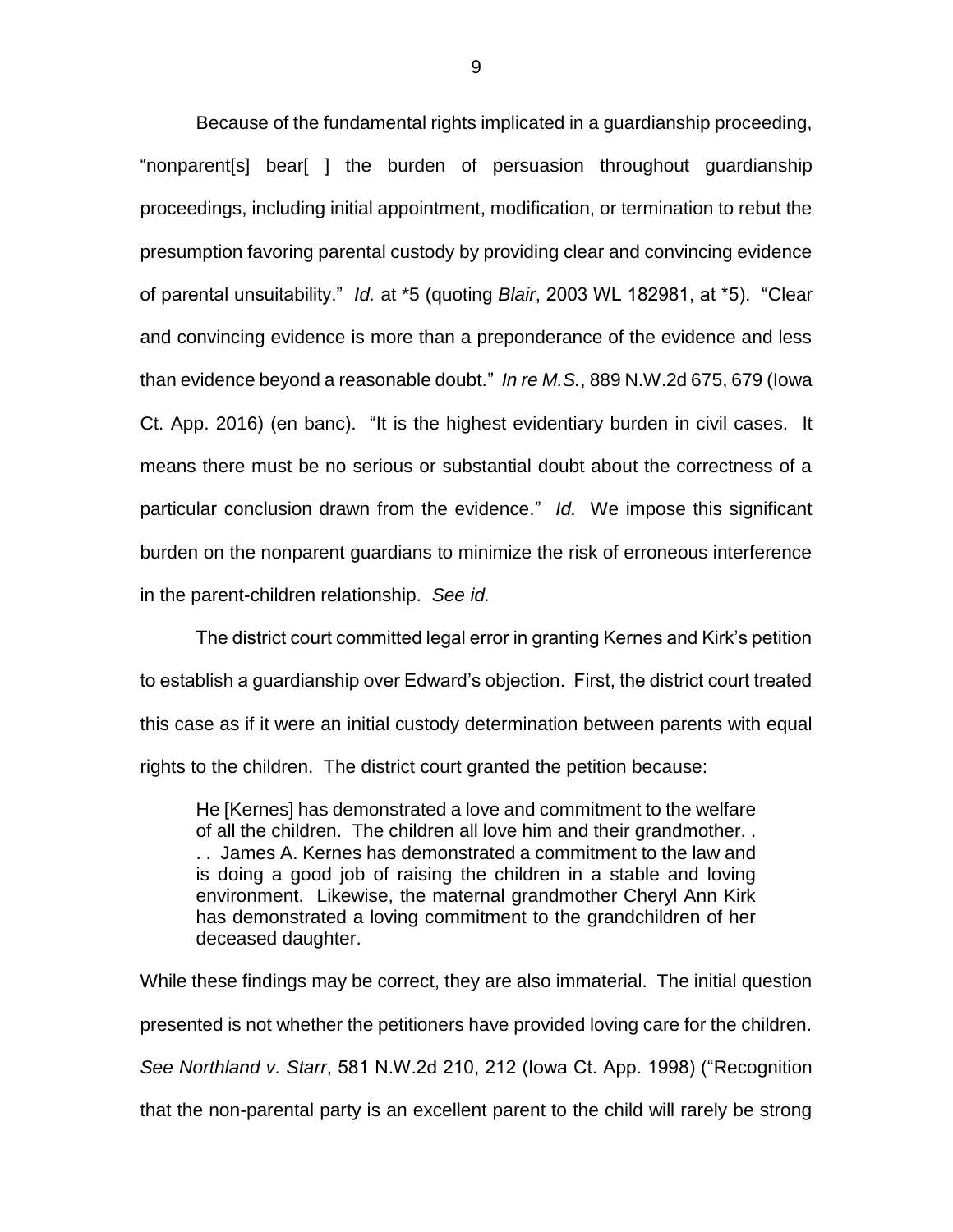enough to interfere with the natural rights of the parent."); *id.* at 213 ("[W]e have acted in some cases to remove children from conscientious, well-intentioned custodians with a history of providing good care to the children and placed them with a natural parent."). The initial question presented is whether the petitioners proved by clear and convincing evidence Edward is unfit. The district court erred in granting the guardianship over Edward's objection merely because the petitioners have provided care for the children in the past.

Second, the petitioners did not meet their burden of coming forth with evidence, let alone clear and convincing evidence, demonstrating Edward's care of the children poses a substantial and material risk of harm to the children. *See S.K.M.*, 2017 WL 5185427, at \*5–6 (setting forth relevant standard). To the contrary, the evidence shows Edward is qualified and suitable to serve as his children's guardian. For the last several years, Edward has resided with his fiancée, her seven-year-old child from a prior relationship, and their two-year-old child. Prior to Kimberly's death, Edward exercised unsupervised visitation with D.B., L.B., and A.B. every other weekend and extended visitation in the summer. He continued to exercise the same visitation schedule following Kimberly's death. Edward's neighbor testified at trial. She testified she sees Edward with the children on the weekends. She testified he interacts well with them and sees them doing activities. She testified the children are happy. Edward's future mother-in-law testified at trial. She testified Edward loves the children and treats them appropriately and with respect. Edward's fiancée, Melissa, also testified at trial. She testified Edward is great with the children. She testified they do numerous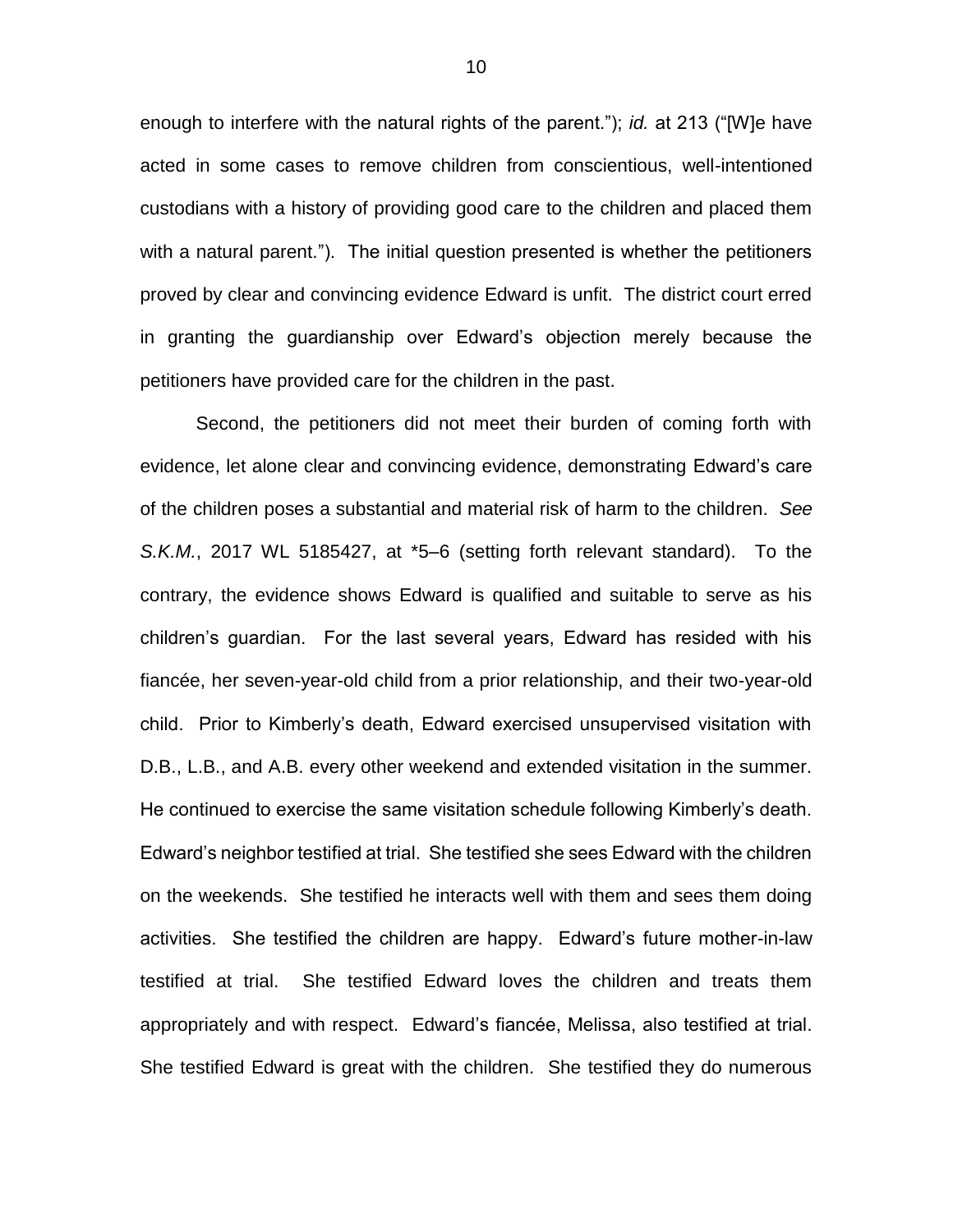activities together. Her testimony was corroborated by numerous family pictures. She concluded:

Q. Do you believe that Ed is a suitable parent for your children? A. Yes, I do. If I didn't, he wouldn't be around my children. I'm very protective but he's given me no reason to think that he would ever harm my kids or any kids. I mean, he's great with kids, the neighbor kids down the street. I mean, he's a good man. He's a good man. He's done a lot to change himself and that deserves recognition because he's tried hard and he's done it.

Edward's pastor noted Edward has been a positive influence on his children, stating "Ed shows love and support for his children and family and finds it important that they attend church together as a family."

The district court relied on Edward's criminal history in support of the conclusion Edward should not serve as the guardian for the children. Edward's status as a prior offender is merely a classification of limited relevance here. *See In re J.S.*, No. 13-1606, 2013 WL 6700304, at \*3 (Iowa Ct. App. Dec. 18, 2013) ("The argument erroneously focuses solely on the classification of the parent(s) and not at all on the specific facts related to the mother and children in this case. Such a classification argument is better left to legislative action. The court's role is to decide based on the evidence presented in this case, not on the basis of classification."). The classification has limited relevance because there is no evidence Edward's past criminal conduct poses a current, substantial, and material risk of harm to the children. *See In re Guardianship of M.D.*, 797 N.W.2d 121, 128 (Iowa Ct. App. 2011) (explaining the evidence must show "clear examples" of how the parent's history "is currently manifesting itself as a danger" to the children). Instead, the evidence shows Edward has taken responsibility for his criminal conduct and has worked to make positive changes in his life: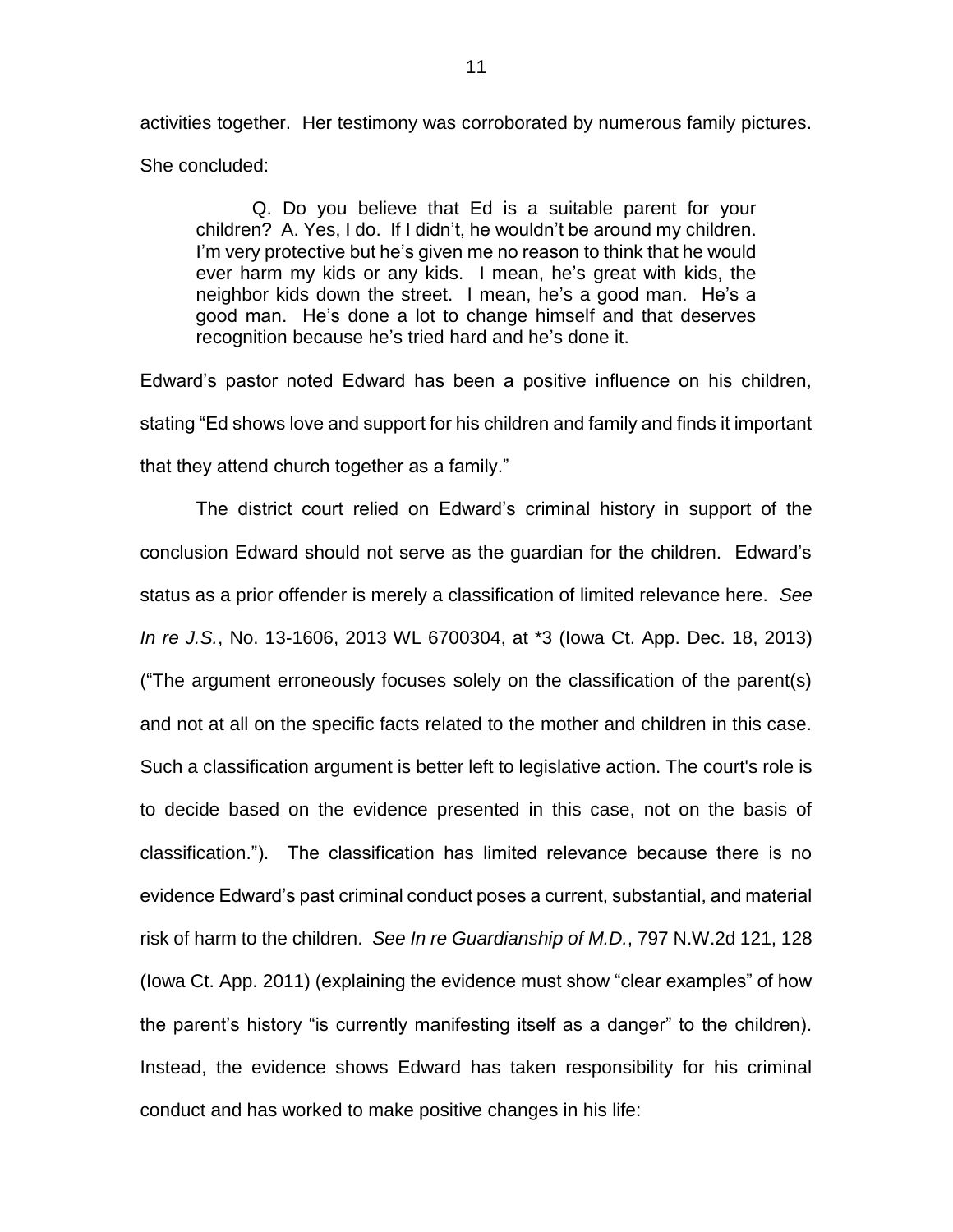Q. And what did you learn while you were in prison? A. Well, I found God. I found my faith, you know. I'm a strong believer in God. I try to get my children to church on Sunday when possible, you know. I did my treatment and I got my high school GED when I was in prison because I didn't have it because I was kind of messed up on drugs for at least six years before that, you know. I have been clean for about six years but six years before that I wasn't a very good person and I admit that.

Q. And you take responsibility for it? A. I take responsibility for it.

Q. Do you currently use any drugs? A. No.

Q. Do you currently drink any alcohol? A. No.

Q. Is that a commitment you made to better your life? A. Yes, for me and my kids.

Edward's parole officer confirmed Edward complied with parole, regularly tested negative for controlled substances, maintained regular employment, and kept a stable residence. Edward testified he had successfully discharged his parole by the time of the guardianship hearing. It is more appropriate to commend Edward for making long-lasting and positive changes in his life following rehabilitation in prison rather than continue to condemn him for his past mistakes. *See id.* at 130 ("Robert's proof of Melissa's past indiscretions and bouts with substance abuse, anxiety, and depression did not overcome the strong presumption for parental custody. In trying to establish himself as M.D.'s guardian, Robert did not offer clear and convincing evidence that Melissa's continued parenting was likely to have a seriously disrupting and disturbing effect upon M.D.'s development.").

The district court also noted Edward has not provided financial support for his children. The record does not support the factual finding. The children resided with Edward and Kimberly prior to the dissolution of their marriage in 2012, and Edward provided financial support for the family during the marriage. Edward testified he purchased items for the children and provided other financial support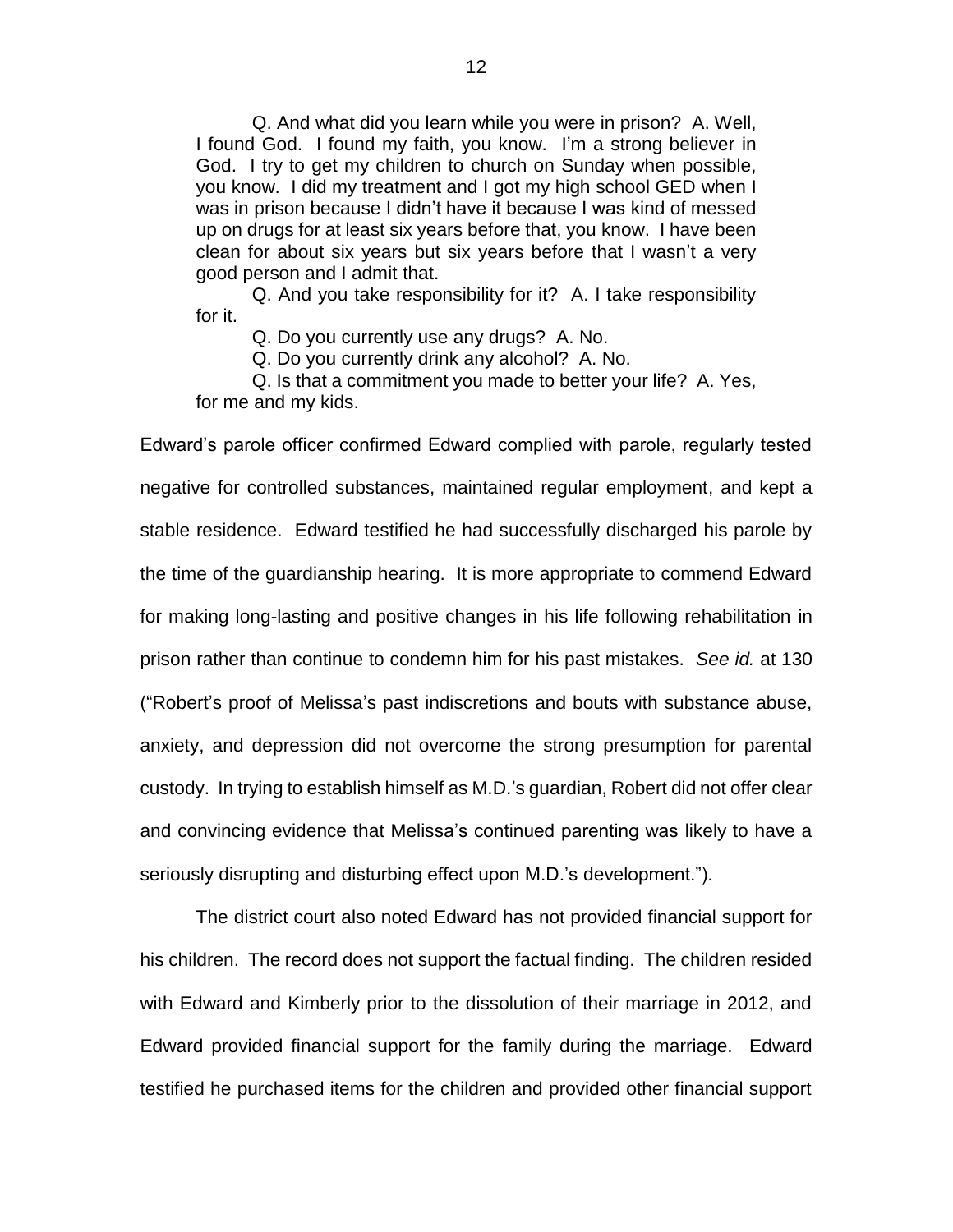for the children after the divorce. Edward testified he was paying back child support prior to the time of Kimberly's death. The evidence shows Edward built an addition to his home to make sure he had enough space for the children at issue. The district court treated this case as if Edward long ago abandoned the children and was not involved in their lives when the record is actually to the contrary. More important, these facts are immaterial. The record is not disputed that Edward has maintained regular employment since his release from prison. His fiancée has regular employment. They have appropriate and suitable housing. There is no evidence they would not be able to meet the financial needs of the children. In short, there is no evidence Edward's financial situation creates a present risk of substantial and material harm to the children at issue. *See Northland*, 581 N.W.2d at 213 ("The presumption favoring parental custody is not overcome by evidence of a parent's past immaturity and lack of financial responsibility when these indiscretions are not present risks."); *In re Mann*, 293 N.W.2d 185, 189–90 (Iowa 1980). As this court explained in a similar case:

Sherry further argues Randy failed to provide financial support for Jessica while she was in her care. While Sherry is correct, we do not find this argument dispositive. The presumption favoring parental custody is not overcome by evidence of a parent's past immaturity and lack of financial responsibility when these indiscretions are not present risks. Randy has been employed as a mechanic for the past five years earning sixteen dollars an hour. He lives in a two bedroom modular home and has demonstrated he can provide Jessica with a stable life.

*In re Guardianship of Brown*, No. 01-2072, 2002 WL 31017807, at \*2 (Iowa Ct.

App. Sept. 11, 2002). The same reasoning applies in this case.

The lack of any risk of harm to the children was confirmed by one of the children. The oldest child at issue, D.B. testified at trial. He testified Edward has